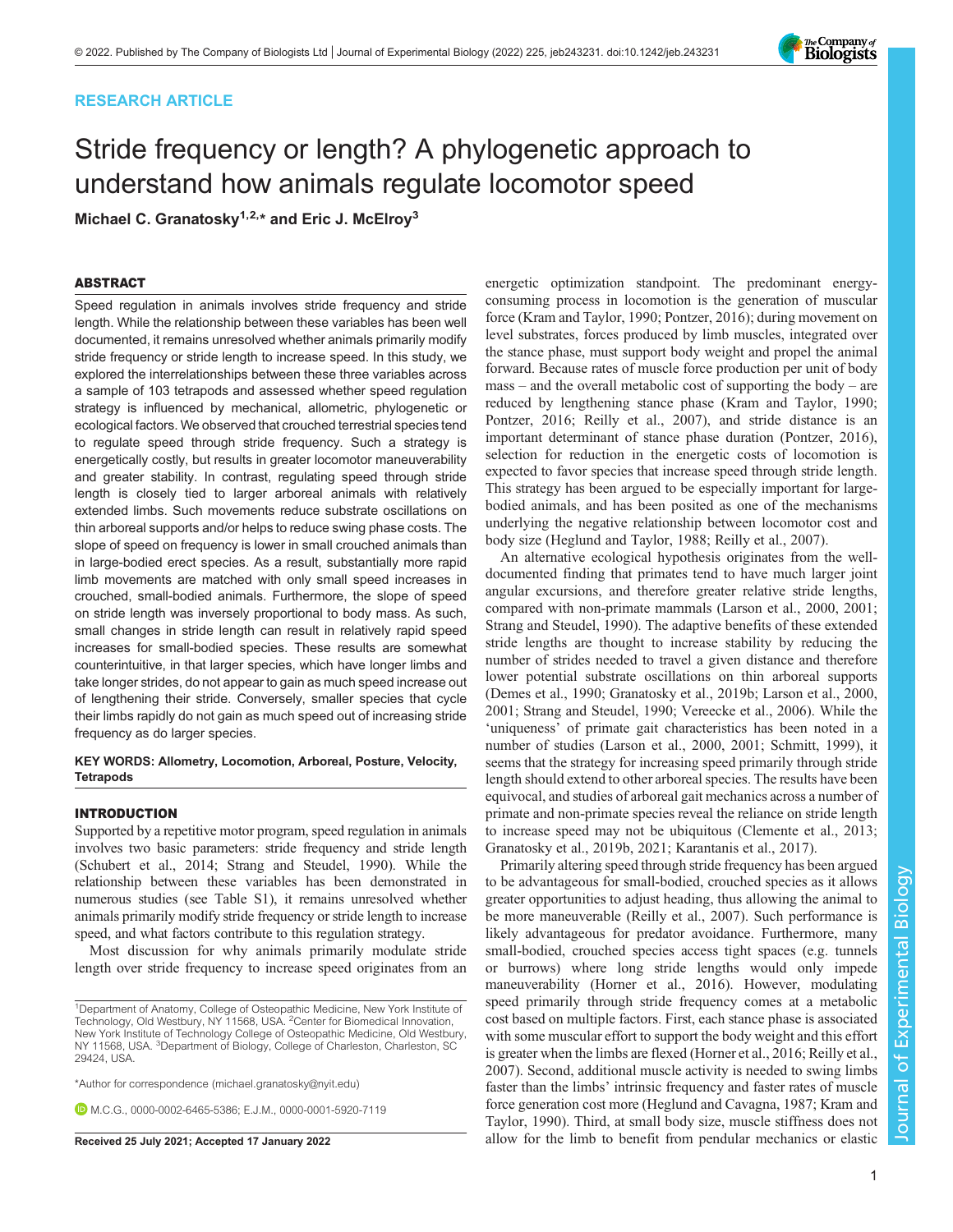energy savings ([Hooper, 2012](#page-7-0); [Sutton et al., 2022](#page-8-0) preprint). As such, muscular effort is required to both support the body and 'reset' the limb for the next stance phase. Across crouched animals, the smallest species move with the highest stride frequencies and, correspondingly, have the highest metabolic costs of locomotion [\(Heglund and Taylor, 1988](#page-7-0); [Reilly et al., 2007](#page-8-0)). As size increases and stride frequency decreases, locomotor cost drops in crouched animals. Therefore, the greater metabolic cost of locomotion in crouched animals can be primarily explained by the fact that they take more steps with their shorter legs than larger erect animals to cover the same distance ([Heglund and Taylor, 1988](#page-7-0); [Reilly et al.,](#page-8-0) [2007](#page-8-0); [Strang and Steudel, 1990\)](#page-8-0).

Some evidence suggests that the tendency to primarily increase speed through stride frequency may be attributable to the conserved nature of locomotor motor patterns ([Buchwitz et al., 2021](#page-7-0); [Cuff et al.,](#page-7-0) [2019; Goslow et al., 1989](#page-7-0); [Lauder and Shaffer, 1988](#page-8-0); [Peters and](#page-8-0) [Goslow, 1983; Wainwright et al., 1989\)](#page-8-0). Utilizing a salamander model, [Ijspeert and colleagues \(2006, 2007, 2008\)](#page-8-0) demonstrated that spinal stimulation of increasing intensity results in frequency-related changes in axial and appendicular movements. In their model, low intensity spinal stimulations result in slow walking gaits, while the more intense signaling elicits the rapid oscillatory movements required for swimming. Extrapolating from these data, it seems probable that 'primitive' species (e.g. amphibians and lepidosaurs) may be limited to frequency-dependent speed increases based on a locomotor constraint attributable to 'simpler' spinal circuitry. [Pierce](#page-8-0) [et al. \(2020\)](#page-8-0) and [Granatosky \(2020\)](#page-7-0) independently support this reasoning by demonstrating that muscle activity patterns of many walking tetrapods have broad-scale similarities, potentially indicating conservation of some aspects of neuromuscular function. Similar muscle activity patterns indicate that the potential for drastic kinematic adjustments (e.g. modulating stride length) are likely limited. Furthermore, [Granatosky et al. \(2019a\)](#page-7-0) show that while limb joint kinematics are highly labile across evolutionary history, much of the diversity in limb kinematics is a recent, suggesting mammalian, innovation. Finally, utilizing trackway evidence, [Buchwitz et al.](#page-7-0) [\(2021\),](#page-7-0) proposed that temnospondyls (extinct primitive amphibians) showed little ability to modulate stride length. Such capabilities do not appear in the ichnofossil record until the emergence of Cotylosauria (Amniota+Didectomorpha). Taken together, there appears to be strong evidence for the presence of a neuromuscular constraint in speed regulation primarily through stride frequency for tetrapods.

Beyond primarily increasing either stride frequency or stride length, [Strang and Steudel \(1990\)](#page-8-0) and [Reilly et al. \(2007\)](#page-8-0) documented notable allometric consequences for how animals regulate speed. Across a large range of body sizes, the ability to generate high stride frequencies decreases, but stride length increases ([Biewener, 1983; Heglund and Taylor, 1988](#page-7-0)). Because speed effects are substantial, these stride characteristics are commonly reported as the slope of each parameter regressed against speed. When examining these slopes, no significant differences in the slope of speed on stride length are noted across animals of differing body mass or posture (crouched or extended limbs). In other words, animals of all sizes increase stride length similarly as they move faster. In contrast, the slope of speed on frequency is much lower in small crouched animals compared with that in erect species. As a result, substantially more rapid limb movements are matched with only small speed increases in crouched animals [\(Reilly et al., 2007; Strang and Steudel, 1990\)](#page-8-0).

With these considerations in mind, we explored the interrelationships between stride length, stride frequency and locomotor speed across a broad phylogenetic sample of tetrapods. We used this sample to assess whether patterns of these three variables are primarily driven by mechanical ([Heglund and Taylor,](#page-7-0) [1988;](#page-7-0) [Reilly et al., 2007; Strang and Steudel, 1990](#page-8-0)), allometric [\(Reilly et al., 2007\)](#page-8-0), phylogenetic ([Buchwitz et al., 2021;](#page-7-0) [Larson](#page-8-0) [et al., 2001](#page-8-0)) or ecological factors ([Granatosky et al., 2019b](#page-7-0); [Karantanis et al., 2017; Nyakatura et al., 2008\)](#page-8-0).

# MATERIALS AND METHODS

## Data collection

To draw biologically meaningful comparisons concerning the relationship between speed and stride frequency and length, we searched the literature for studies from a range of tetrapod species that reported how each of these variables correspond to each other (i.e. belong to the same sequences) so as not to distort their interrelatedness (see [Table S1\)](https://journals.biologists.com/jeb/article-lookup/DOI/10.1242/jeb.243231). These data were assembled by searching previously published material in academic search engines and supplemented with previously unpublished data from M.C.G. The search engines used included Academic Search, BioOne, Google Scholar, Microsoft Academic, PubMed and Web of Science. All data points reported on figures, rather than in tables, were extracted using DataThief III ([Tummers, 2016](#page-8-0)), which has been shown to be a reliable and repeatable data extraction tool [\(Flower et al., 2016](#page-7-0)). Studies or species that did not have at least 10 cycles were excluded from the subsequent statistical analyses.

Data for each species were isolated to a single study so as to mitigate any interobserver effects (see [Table S1](https://journals.biologists.com/jeb/article-lookup/DOI/10.1242/jeb.243231)). All data were collected from adults and data from different sexes and substrates were pooled. All data for galloping were excluded from analyses as most species are unable to modify stride frequency once galloping begins [\(Herbin et al., 2004; Hudson et al., 2012;](#page-7-0) [Pfau et al., 2011\)](#page-8-0). As such, this results in a curvilinear relationship that impacts the applicability of the models detailed below. Such exclusion was only applied to three species in the sample [i.e. Mus musculus ([Herbin](#page-7-0) [et al., 2004\)](#page-7-0), Canis lupus familiaris [\(Bryce and Williams, 2017](#page-7-0)) and Vicugna pacos [\(Pfau et al., 2011](#page-8-0))]. There was variability in how different studies measured speed during a trial; for example, some studies used stride averaged speed, while others used average speed across several strides. Mathematically, the average speed for a stride must equal the product of that stride's length and frequency. We took advantage of this mathematical relationship to recompute running speed for each measured stride in our dataset as the product of the reported stride length and stride frequency.

## Statistical analysis

We developed a custom-written MATLAB (MathWorks Inc., Natick, MA, USA) code that calculated [assuming a linear relationship; exclusion of galloping tends to result in a linear relationship between the three variables of interest ([Herbin et al.,](#page-7-0) [2004;](#page-7-0) [Pfau et al., 2011](#page-8-0))] the slope, coefficient of determination  $(R^2)$ <br>and statistical significance for the stride length versus speed model and statistical significance for the stride length versus speed model and the stride frequency versus speed model for each species. The use of  $R^2$  in this study to reflect speed modulation strategy is not a new or unsubstantiated variable [\(Granatosky et al., 2021; Herbin](#page-7-0) [et al., 2004](#page-7-0); [Karantanis et al., 2015; Pfau et al., 2011](#page-8-0); [Zaaf et al.,](#page-8-0) [2001\)](#page-8-0). Namely, when correlating speed changes to either stride length or frequency, a low  $R^2$  represents inconsistency, while a high  $R^2$  represents consistent modulation. The use of  $R^2$  in this manner is ideal because it provides a quantifiable measure of goodness of fit that produces a value between 0 and 1. Further, unlike other measures of variability (e.g. variance), when calculated independently between models (e.g. one  $R^2$  for the relationship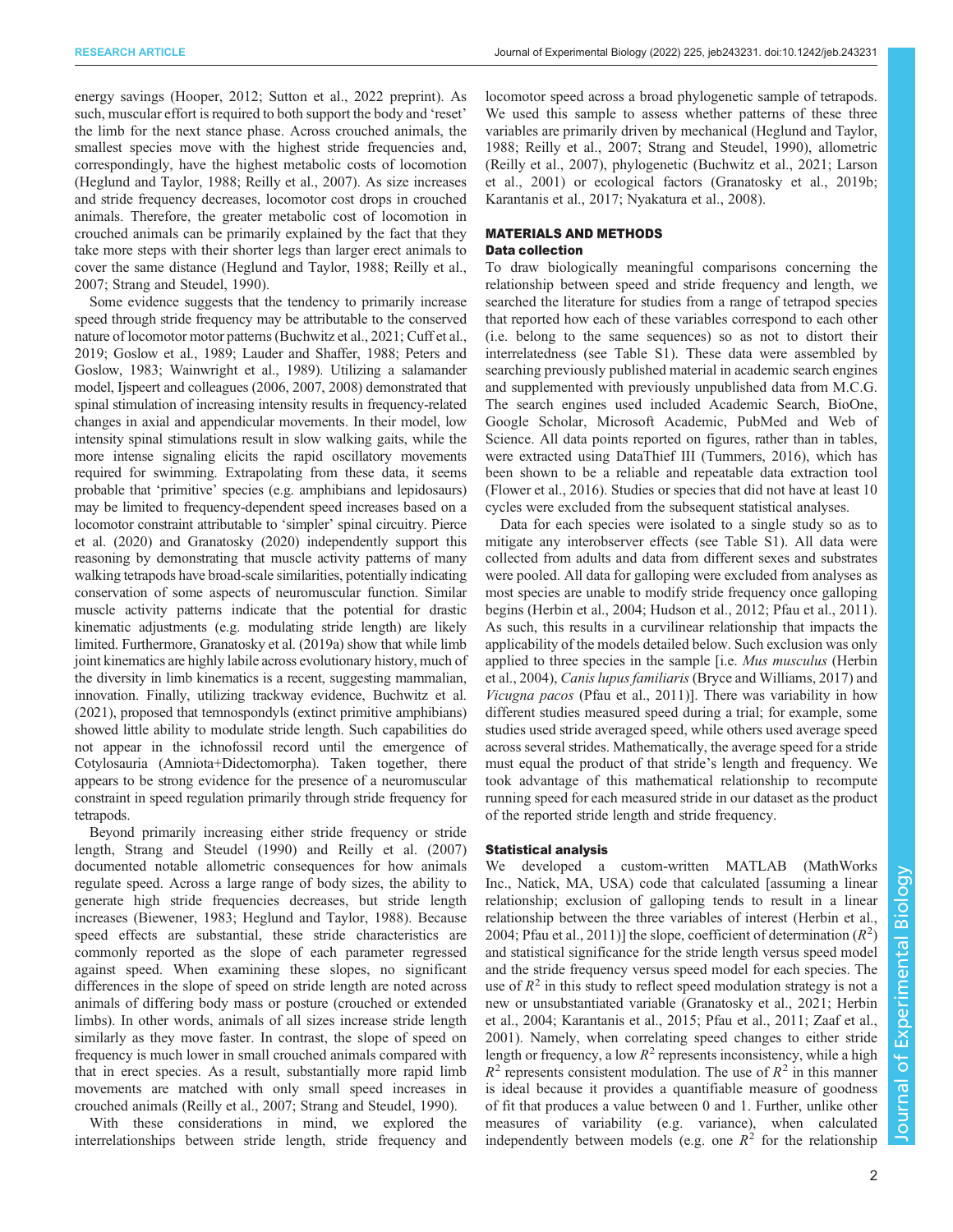between stride length and speed and a second  $R^2$  for the relationship between stride frequency and speed) of equal sample size [\(Table S1\)](https://journals.biologists.com/jeb/article-lookup/DOI/10.1242/jeb.243231),  $R^2$  is not influenced by magnitude differences between the samples. We chose to use raw values, as opposed to size-adjusted values, for stride length, stride frequency and speed for these calculations because they were all done within each species.

To quantify an animals' strategy for regulating speed via stride length or stride frequency, we divided the  $R^2$ -value from the stride<br>frequency versus speed model by the  $R^2$ -value from the stride length frequency versus speed model by the  $R^2$ -value from the stride length versus speed model. The resulting  $R^2$  ratio was then log-transformed versus speed model. The resulting  $R^2$  ratio was then log-transformed such that species with a negative  $R^2$  ratio primarily regulated speed via stride length and any species with a positive  $R^2$  ratio primarily regulated speed via stride frequency. Increased velocity during locomotion can be achieved by: increasing primarily stride frequency and, at a lesser rate, stride length (a positive  $R^2$  ratio; [Granatosky et al., 2021;](#page-7-0) [Karantanis et al., 2017; Nyakatura et al.,](#page-8-0) [2008](#page-8-0); [Pfau et al., 2011\)](#page-8-0); by increasing primarily stride length and, at a lesser rate, stride frequency (a negative  $R^2$  ratio; [Granatosky et al.,](#page-7-0) [2019b;](#page-7-0) [Strang and Steudel, 1990](#page-8-0)); or by increasing stride frequency and stride length simultaneously (and  $R^2$  ratio equal to 0). It should be noted that, although an animal may consistently modulate either stride frequency (a positive  $R^2$  ratio) or stride length (a negative  $R^2$ ratio) to influence speed, this does not necessarily imply that consistent modulation results in the greatest effect on speed. The effectiveness of the modulation strategy is better reflected by the slopes of the stride length versus speed model and the stride frequency versus speed model for each species [\(Reilly et al., 2007\)](#page-8-0). For example, it is possible that a species might primarily modulate speed via changes in stride frequency (a positive  $R^2$  ratio). However, a shallow slope between stride frequency and speed means the same species would not gain much speed increase despite rapid limb cycling. Such a possibility was proposed by [Reilly and colleagues](#page-8-0) [\(2007\)](#page-8-0), but these are the first data to test whether such a discrepancy between consistency versus effectiveness in modulation strategies for speed increases exists in nature.

We first tested for phylogenetic signal in stride length versus speed slopes, stride frequency versus speed slopes, and logtransformed  $R^2$  ratio by estimating Blomberg's K and testing it using 10,000 randomizations. To assess the hypothesized causal factors contributing (e.g. mechanical, allometric, phylogenetic or ecological) to whether a species primarily regulates speed via stride length or stride frequency, and to test [Reilly and colleagues](#page-8-0)' [\(2007\)](#page-8-0) allometric hypotheses about the interrelationship of these variables, we used two approaches, as described below.

First, we calculated phylogenetic general least squares models [\(Garland et al., 1992](#page-7-0); [Revell, 2012](#page-8-0); [Symonds and Blomberg, 2014\)](#page-8-0). These models quantified the relationships between the logtransformed  $R<sup>2</sup>$  ratio, the slope for stride frequency versus speed model, or the slope for stride length versus speed model, and substrate (arboreal versus terrestrial), limb posture (extended versus crouched), log-transformed body mass, number of individuals within a species and number of cycles within a species as fixed effects. These models also included the interaction between substrate and log-transformed body mass and the interaction between posture and log-transformed body mass as fixed effects to test for slope heterogeneity across these factors and body mass. The sample phylogeny was constructed by pruning a recent supertree [\(Hedges et al., 2015\)](#page-7-0) to include only the species in our study ([Fig. 1](#page-3-0)). Phylogenetic signal in each model was quantified using Pagel's λ ([Pagel, 1999](#page-8-0)), which was estimated using a maximum likelihood approach. Body mass and coding criteria for

substrate use were based on species accounts from the original studies ([Table S1\)](https://journals.biologists.com/jeb/article-lookup/DOI/10.1242/jeb.243231) and/or [Wilson et al. \(2019\)](#page-8-0) and [del Hoyo et al.](#page-7-0) [\(2010\)](#page-7-0). Limb posture was more difficult to categorize as studies rarely report effective limb length or a quantifiable distinction between crouched or extended limbs. Whenever possible, we used descriptions from the original study to categorize species posture [\(Table S1\)](https://journals.biologists.com/jeb/article-lookup/DOI/10.1242/jeb.243231). All reptiles and amphibians were considered sprawling and included in the crouched category for statistical analyses. In cases where a species was not classified in the original study, categorization was based on definitions provided by [Reilly and](#page-8-0) [colleagues \(2007\)](#page-8-0) and/or [Wilson et al. \(2019\)](#page-8-0) and [del Hoyo et al.](#page-7-0) [\(2010\)](#page-7-0).

Second, we compared whether specific clades ( primate versus non-primate mammals and lizard versus amphibian versus crocodilian versus turtle versus bird versus mammal) primarily regulate speed via stride length or stride frequency. To do this, we ran phylogenetic general least squares models with log-transformed  $R<sup>2</sup>$  ratio, the slope for stride frequency versus speed model as responses and clade as the main effect. Differences between clades were assessed with Tukey honestly significant difference (HSD) tests. All analyses were performed in the statistical packages phytools [\(Revell, 2012](#page-8-0)), ape [\(Paradis et al., 2004](#page-8-0)), nlme ([https://](https://CRAN.R-project.org/package=nlme) [CRAN.R-project.org/package=nlme](https://CRAN.R-project.org/package=nlme)) and geiger ([Harmon et al.,](#page-7-0) [2007\)](#page-7-0) using R (v. 4.0.2;<http://www.R-project.org/>).

#### RESULTS

In total, we collected data for stride frequency, stride length and speed across 38,408 cycles and 103 species. Stride length was a significant predictor (total sample slope=3.65±4.08; total sample  $R^2$ =0.61±0.28) of speed in 97 species. There was a significant but<br>relatively weak phylogenetic signal in stride length versus speed relatively weak phylogenetic signal in stride length versus speed slope  $(K=0.312, P<0.001)$ , a marginally significant but weak phylogenetic signal in stride frequency versus speed slope  $(K=0.143, P=0.057)$  and no signal in log-transformed  $R^2$  ratios  $(K=0.098, P=0.358).$ 

The phylogenetic generalized least squares model revealed a significant interaction between body mass and substrate  $(P<0.001)$ , such that smaller arboreal species had steeper stride length versus speed slopes than larger arboreal species or any sized terrestrial species ([Fig. 2A](#page-4-0)). There was also an overall body mass effect  $(P<0.001)$ , such that larger species tended to have smaller stride length versus speed slopes compared with smaller species ([Fig. 2](#page-4-0)B). No other factors significantly affected the stride length versus speed slopes (all P>0.353). Phylogeny had little effect on this model (Pagel's  $\lambda = -0.026$ ).

Stride frequency was a significant predictor (total sample slope=0.70 $\pm$ 0.90; total sample  $R^2$ =0.62 $\pm$ 0.31) of speed in 89<br>species The phylogenetic least squares model revealed a significant species. The phylogenetic least squares model revealed a significant interaction between body mass and substrate  $(P=0.009)$  and body mass and posture  $(P<0.001)$ . There was a positive relationship between the stride frequency versus speed slope and body mass for terrestrial species but a relatively flat relationship with body mass for arboreal species ([Fig. 2C](#page-4-0)). Species with extended limb postures showed a steeper increase in the stride frequency versus speed slope with body mass compared with species with crouched postures [\(Fig. 2](#page-4-0)D). No other factors had significant influence (all  $P > 0.169$ ) on the slope of stride frequency versus speed. Phylogeny had little effect on this model (Pagel's  $λ=0.024$ ).

Primarily regulating speed through stride frequency (53 species) versus stride length (50 species) was split fairly evenly across the sample species (total sample log-transformed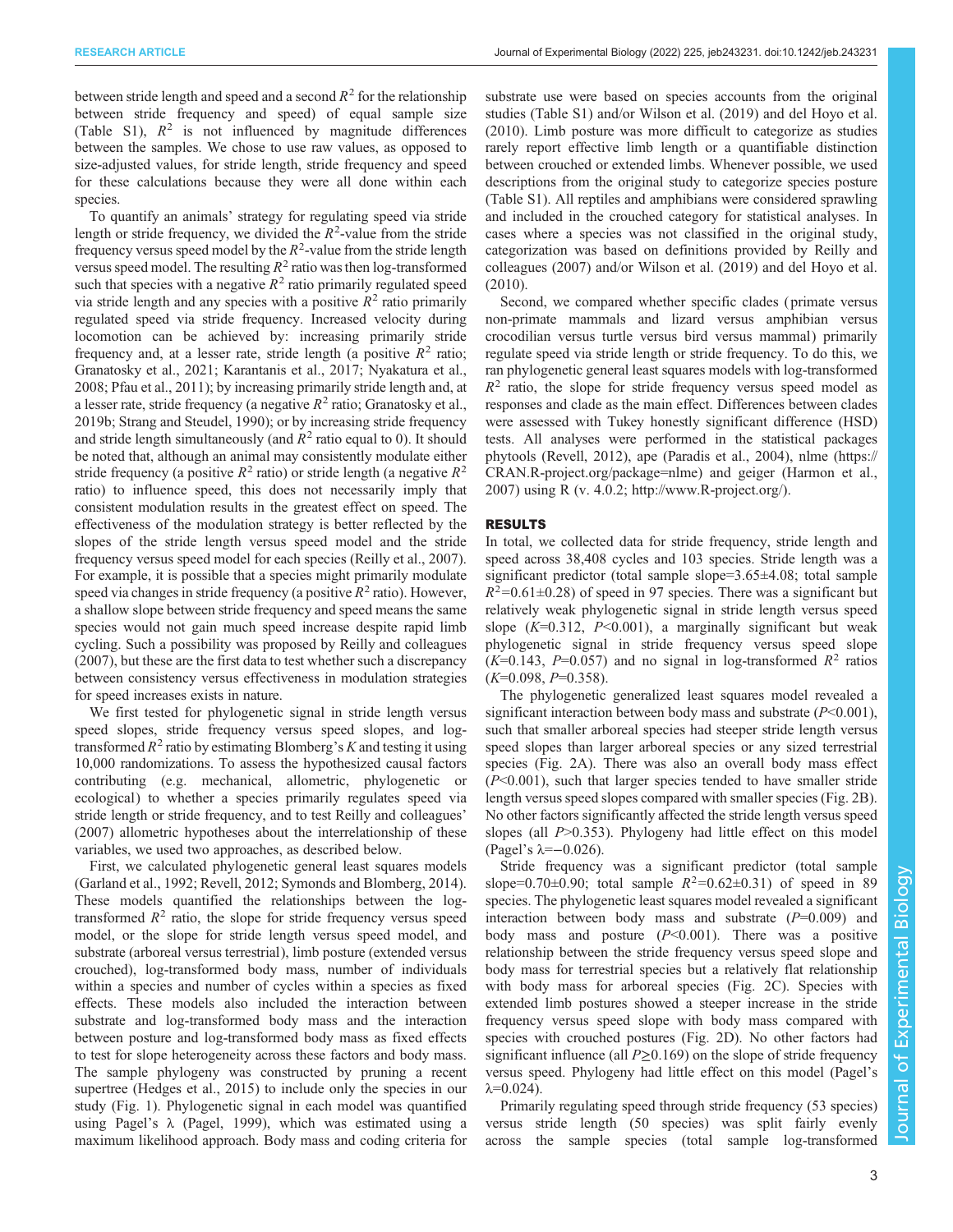<span id="page-3-0"></span>

Journal of Experimental Biology Journal of Experimental Biology

Fig. 1. Phylogeny of species used in this study and bar graphs of the variables of interest. (A) Sample phylogeny constructed by pruning a recent supertree [\(Hedges et al., 2015](#page-7-0)) to include only the species in our study (n=103 species). (B–C) Bar-plots (outer, positive; inner, negative) imposed on the sample phylogeny illustrating (B) whether a species primarily regulates speed via stride length or stride frequency (log-transformed  $R^2$  ratio; a negative  $R^2$  ratio indicates a species primarily regulates speed via stride length and a positive  $R^2$  ratio indicates a species primarily regulates speed via stride frequency), (C) stride length versus speed slope, and (D) stride frequency versus speed slope.

 $R^2$  ratio=−0.08±1.35). The phylogenetic generalized least squares model revealed an interaction between body mass and substrate  $(P=0.018)$ , such that larger arboreal species had negative logtransformed  $R<sup>2</sup>$  ratios, indicating that they regulate speed primarily via stride length [\(Fig. 2E](#page-4-0)). Posture also had a significant effect on the log-transformed  $R^2$  ratios ( $P=0.036$ ), such that crouched species tended to regulate via stride frequency (crouched log-transformed  $R^2$  ratio=0.15±1.33) while extended species tended to regulate via stride length (extended log-transformed  $R^2$  ratio=−0.52±1.27; [Fig. 2](#page-4-0)F). No other factors had a significant influence (all  $P\geq 0.104$ ) on log-transformed  $R^2$  ratios. Phylogeny had little effect on this model (Pagel's  $\lambda = -0.061$ ).

Specific clade comparisons revealed lizards (0.09±0.09) had lower slopes of stride frequency versus speed compared with birds (1.13±0.67) and mammals (0.82±1.08,  $P=0.002$ ; [Fig. 3](#page-5-0)C); phylogeny had a relatively weak effect on this model (Pagel's  $\lambda$ =0.108). Clades did not differ in stride length versus speed  $(P=0.653; Fig. 3A)$  $(P=0.653; Fig. 3A)$  $(P=0.653; Fig. 3A)$  or whether they regulated speed more by stride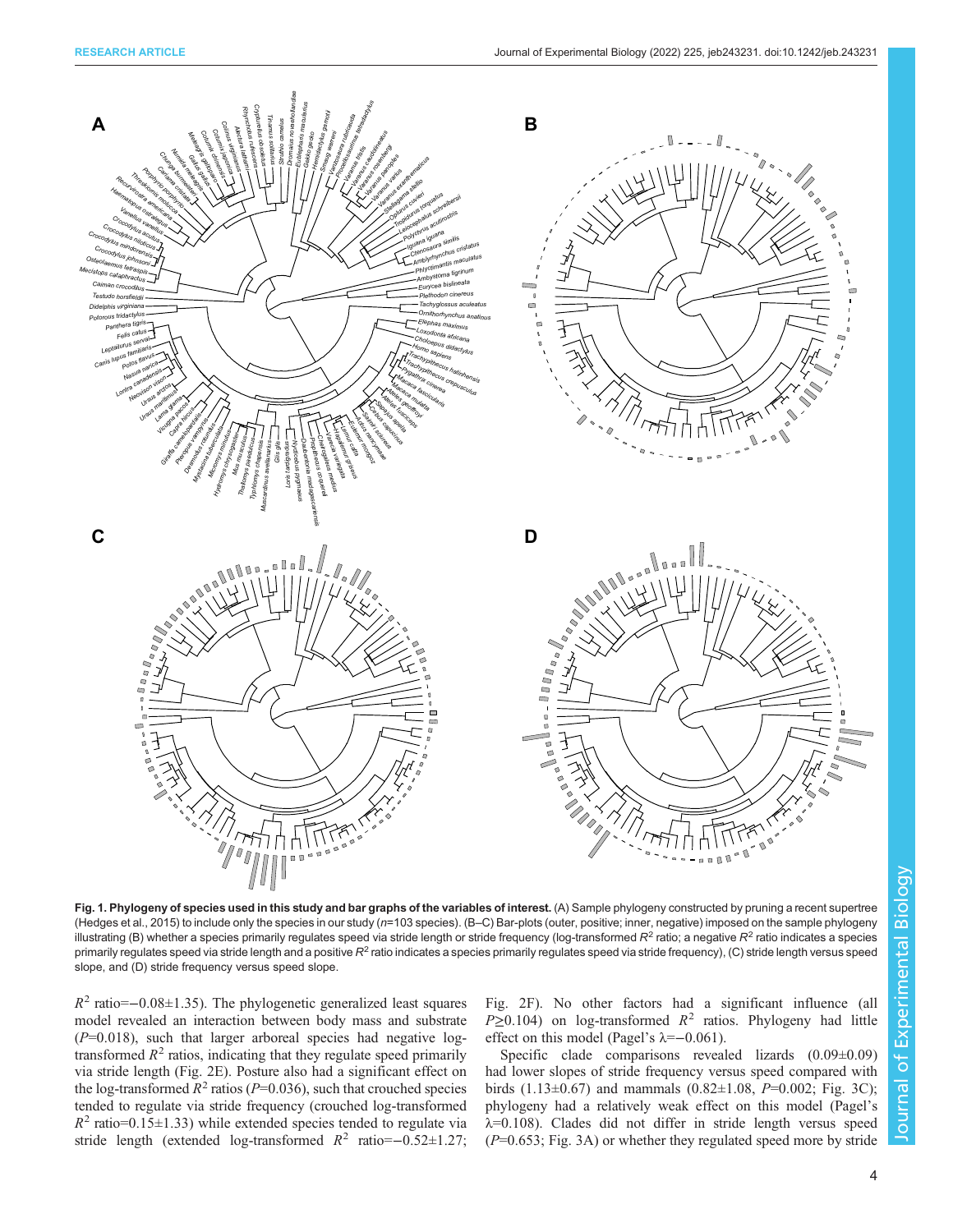<span id="page-4-0"></span>

Fig. 2. Bivariate plots showing the relationships between body mass and stride length/frequency versus speed slope. (A–D) log Body mass and stride length (SL) versus speed slope (A,B) and stride frequency (SF) versus speed slope (C,D). (E,F) log-transformed  $R^2$  ratios. Lines are linear regression of y on log body mass; gray shading around each line is the 95% confidence interval of the fit. A, C and E plot separate regression lines for substrate use and within each panel those lines have significantly different slopes. B, D and F plot separate regression lines for posture.

frequency versus stride length  $(P=0.691;$  [Fig. 3](#page-5-0)E), with a weak phylogenetic effect on both models (Pagel's λ∼0.001).

Primates had shallower slopes of stride length versus speed (1.41  $\pm 0.65$ ) compared with non-primate mammals (4.53 $\pm$ 5.57, P=0.015; [Fig. 3](#page-5-0)B); phylogeny had a weak effect on this model (Pagel's  $\lambda$ =0.204). Primates also regulated speed more by stride length than stride frequency (−0.67±1.87) compared with non-primate mammals  $(0.04\pm0.67, P=0.043; Fig. 3F)$  $(0.04\pm0.67, P=0.043; Fig. 3F)$  $(0.04\pm0.67, P=0.043; Fig. 3F)$ ; phylogeny had a weak effect on this model (Pagel's  $\lambda$ =0.200). Primates (0.58±0.86) did not differ from non-primate mammals (0.98±1.20) in the slopes of stride frequency versus speed  $(P=0.195; Fig. 3D)$  $(P=0.195; Fig. 3D)$  $(P=0.195; Fig. 3D)$ ; phylogeny had a weak effect on this model (Pagel's  $\lambda = -0.005$ ).

## **DISCUSSION**

Across the sample, we observed that most species regulate speed through changes in both stride length and frequency, and there is no single strategy for how animals primarily regulate speed. The strategy a species will favor is based on substrate use, limb posture and body mass. Phylogenetic signal in the speed regulation strategy (i.e. log-transformed  $R^2$  ratios) was generally weak or not observed and phylogeny had a weak effect on observed relationships between hypothetical causal factors and speed regulation strategy. Such a finding provides no support for the 'neuromuscular constraint' hypothesis. It should be noted that categorization of limb posture is difficult as studies rarely provide data on effective limb length or a quantifiable definition of extended or crouched posture. As such, it is possible that our choice of posture categorization influenced interpretation of the data. All raw data used in statistical analyses are provided in [Table S1](https://journals.biologists.com/jeb/article-lookup/DOI/10.1242/jeb.243231). We hope others will reanalyze our findings if they find our categorization inappropriate.

Consistent with the predictions of [Strang and Steudel \(1990\)](#page-8-0) and [Reilly and colleagues \(2007\),](#page-8-0) the slope of speed on frequency is lower in small crouched animals compared with that in large-bodied erect species. As a result, substantially more rapid limb movements are matched with only small speed increases in crouched, smallbodied animals. In contrast with their predictions ([Strang and](#page-8-0) [Steudel, 1990](#page-8-0); [Reilly et al., 2007\),](#page-8-0) however, the slope of speed on stride length was inversely proportional to body mass. As such, small changes in stride length can result in relatively rapid speed increases for small-bodied species. These results are somewhat counterintuitive, in that larger species, which have longer limbs and take longer strides, do not appear to gain as much speed increase out of lengthening their stride when compared with smaller species with shorter limbs. Conversely, smaller species that cycle their limbs rapidly do not gain as much speed out of increasing stride frequency as do larger species. This contrasting pattern may have important implications for how natural selection acts on populationlevel variation in limb functional morphology and locomotor performance. Our results suggest that selection for increased running speed in small species should favor longer strides, which could be achieved by longer limbs and/or altering locomotor kinematics. Conversely, selection for increased running speed in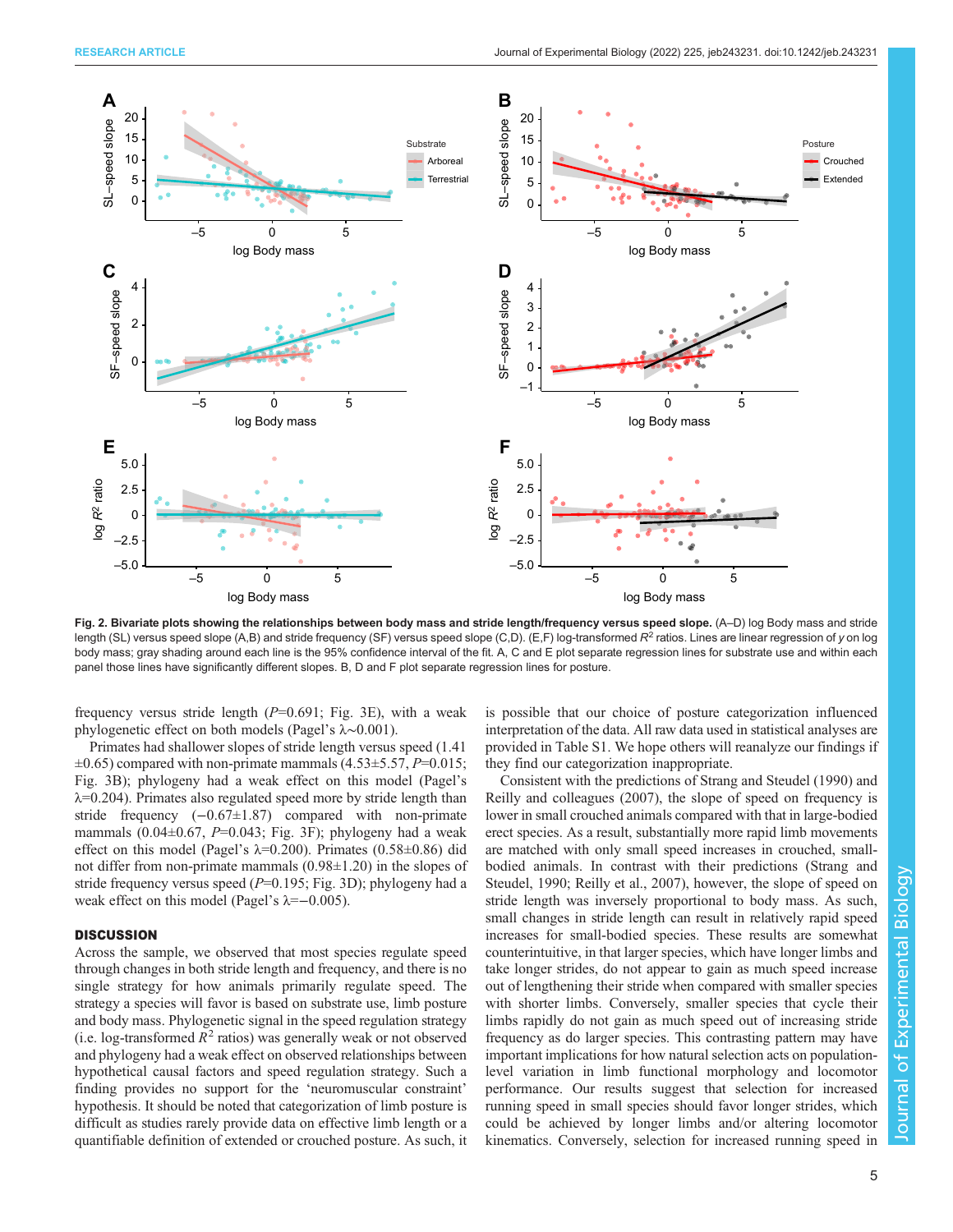<span id="page-5-0"></span>

Fig. 3. Clade differences in stride length/frequency versus speed slope. (A,B) Stride length versus speed slope and (C,D) stride frequency versus speed slope. (E,F) log-transformed  $R^2$  ratio. B, D and F show the same responses as in A, C and E but with the dataset restricted to mammalian species and comparing primate versus non-primate mammals. The box plots are as follows: thick line is the median, top/bottom of box are the 25th and 75th quartiles, whiskers are 1.5 times the interquartile range, and dots are outliers.

larger species should favor greater stride frequency, which could be achieved by altered limb functional anatomy and/or muscle physiology. Testing this hypothesis would not be easy, as one needs to estimate natural selection on locomotor performance and functional morphology across a sample of species that vary in body size.

Although primates rely more on regulating speed primarily through stride length, this strategy is not solely a primate strategy [\(Larson et al., 2001](#page-8-0)), but one used by larger arboreal animals. By predominantly using stride length to increase locomotor speed, larger arboreal animals can maintain lower stride frequencies, which might reduce adverse branch oscillations during arboreal travel [\(Demes](#page-7-0)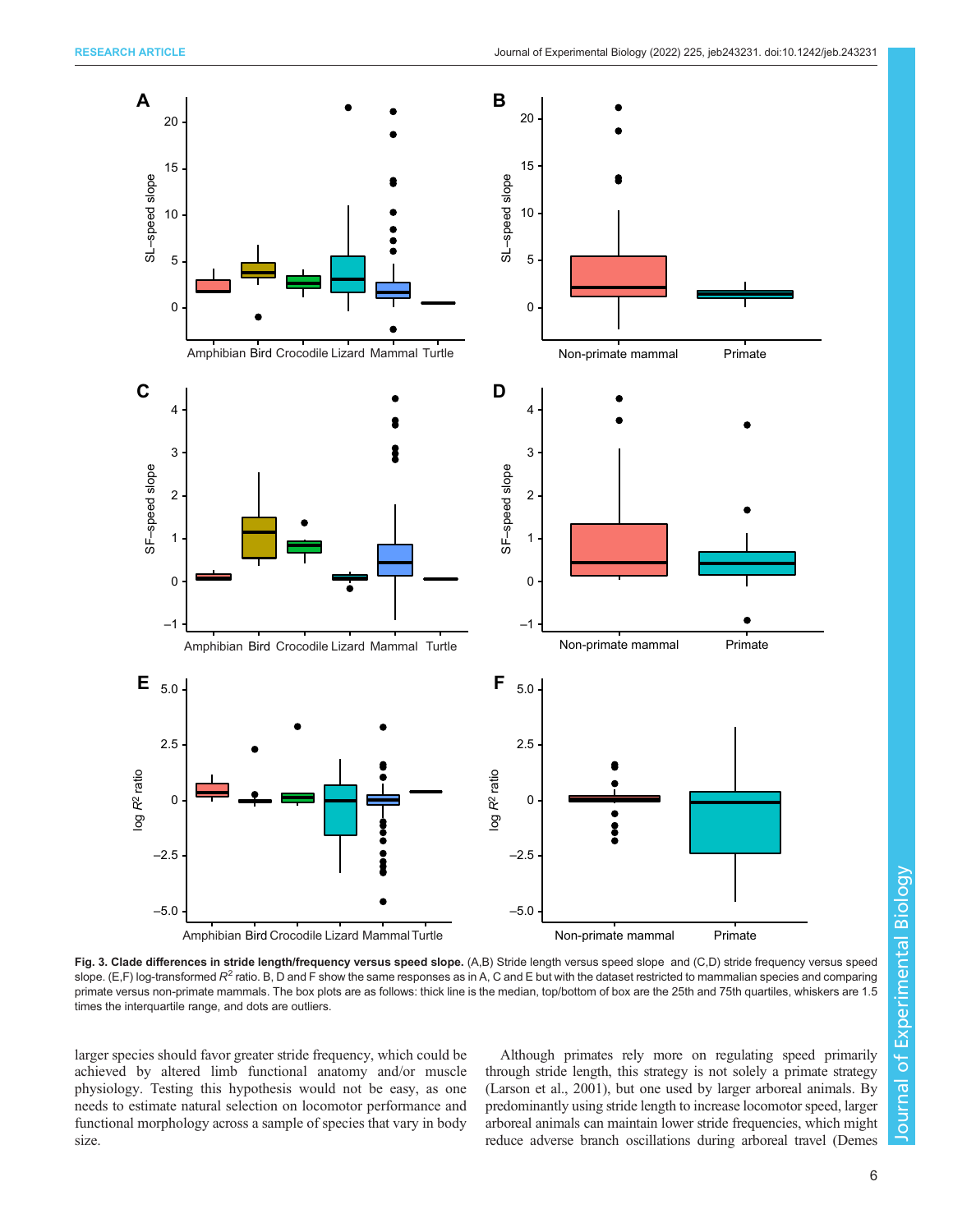[et al., 1990; Granatosky et al., 2019b;](#page-7-0) [Schmidt, 2005](#page-8-0); [Schmitt, 1999](#page-8-0); [Vereecke et al., 2006\)](#page-8-0). By keeping stride frequencies low, larger arboreal animals can increase duty factor, thereby ensuring support from at least one limb to prevent toppling [\(Granatosky et al., 2019b\)](#page-7-0). Furthermore, when arboreal mammals do increase speed through stride frequency, there appears to be only a modest speed increase (mean slope=0.29) compared with that for terrestrial species (mean slope=0.90). Such a finding may indicate that larger-bodied arboreal animals are actively dampening limb cycle frequency to prevent too rapid limb movements (assuming similar limb lengths/effective limb lengths between species; [Sutton et al., 2022](#page-8-0) preprint). We also note that only larger arboreal species show a bias towards a stride length modulation strategy, which suggests that moving through trees at larger sizes places different demands on locomotion compared with that for small species. These hypotheses are confounded by the limited size range and sample size of the arboreal species. Most arboreal species were mammals (27 mammalian, 7 non-mammalian) and 19 of the 27 arboreal mammalian species were primates. Thus, future research should further test these patterns using a greater diversity of arboreal species from other non-mammalian clades and non-primate mammals.

Beyond considerations of arboreal stability, the energetic cost of swinging the limb may also contribute to the observed speed regulation strategies within the sample. The energetic expenditure of swinging the limbs has only become evident in recent years and accounts for approximately 8–33% of total locomotor costs ([Doke](#page-7-0) [et al., 2005;](#page-7-0) [Marsh et al., 2004](#page-8-0); [Pontzer, 2007\)](#page-8-0). These swing costs are thought to be especially high for relatively large-bodied animals because, assuming isometric scaling, muscle cross-sectional area is proportional to body mass $^{2/3}$ , whereas limb mass moment of inertia scales to body mass<sup>5/3</sup> [\(Kilbourne and Hoffman, 2013, 2015](#page-8-0); [Nauwelaerts et al., 2011](#page-8-0)). That is, with increasing body mass, the limb's inertia (i.e. resistance to acceleration) rises at a greater rate than the force-generating capabilities of the limb musculature. As such, isometric similarity would leave larger bodied mammals with a decreased capability to accelerate and decelerate their limbs, making stride frequency-modulated changes to speed especially costly ([Kilbourne and Hoffman, 2013](#page-8-0), [2015; Raichlen et al., 2013\)](#page-8-0). Our results are partially in line with this hypothesis. Specifically, considerations of swing phase cost provide a satisfactory explanation concerning the discrepancy between the steeper stride frequency versus speed slopes (i.e. the potential to make relatively large increases in speed with only modest increases in stride frequency; [Fig. 2](#page-4-0)D) and stride length-modulated speed regulation strategies (i.e. negative log-transformed  $R^2$  ratios; [Fig. 2E](#page-4-0),F) in relatively large-bodied animals. However, if swing phase costs were solely responsible for patterns of speed regulation strategies, then our analyses would have revealed a significant negative correlation between log-transformed  $R^2$  ratios and body mass regardless of substrate type or posture [\(Fig. 2](#page-4-0)E,F). [Kilbourne and Hoffman](#page-8-0) [\(2015\)](#page-8-0) provide an explanation for this inconsistency by demonstrating that while across mammals limb mass moment of inertia scales to body mass<sup>5/3</sup>, large-bodied cursorial species show a negative allometric relationship, thus providing evidence for a morphological strategy for reducing swing phase cost. Further, as demonstrated experimentally ([Myers and Steudel, 1985; Raichlen](#page-8-0) [et al., 2013](#page-8-0)), it is not the total mass of the limb that solely influences swing phase cost, but where that mass is distributed along the limb. Thus, arboreal animals with their relatively heavy distal limb masses are expected to incur especially high costs associated with swinging the limb [\(Raichlen et al., 2013](#page-8-0)). These anatomical considerations associated with swing phase cost provide an alternative, or

complementary, explanation for the finding that relatively largerbodied arboreal animals tend to regulate speed primarily by modulating stride length [\(Fig. 2](#page-4-0)E).

In this study, we demonstrate that crouched/sprawled terrestrial species tend to mainly regulate speed through stride frequency. Based on the number of distantly related species that increase speed primarily through stride frequency, there must be some factor that makes this strategy favorable; however, the reasoning remains elusive. [Heglund and Taylor \(1988\)](#page-7-0) and [Reilly et al. \(2007\)](#page-8-0) demonstrate that increased stride frequency is a major contributing factor to the higher locomotor costs of small crouched/sprawled animals. This, paired with the confirmatory finding [\(Reilly et al.,](#page-8-0) [2007\)](#page-8-0) that substantially more rapid limb movements are matched with only small speed increases in crouched/sprawled animals, suggests that energetic minimization is not the primary optimality criterion for this strategy. [Schubert et al. \(2014\)](#page-8-0), based on a review of the clinical literature, proposed that increasing speed primarily through stride frequency results in decreased center of mass vertical excursion [a factor known to increase locomotor costs ([Gordon et al., 2009\)](#page-7-0)], ground reaction force magnitude, impact shock and attenuation, and energy absorbed at the hip, knee and ankle. While some of these findings are questionable [e.g. increased stride frequency results in decreased duty factors that in turn result in higher ground reaction forces ([Biewener, 1983](#page-7-0); [Schmitt and Hanna, 2004\)](#page-8-0)], assuming their accuracy still does not provide a satisfactory explanation for why crouched/sprawled terrestrial animals primarily increase speed through stride frequency as numerous studies have demonstrated that crouched/sprawled animals tend to have limbs bones 'overdesigned' for the normal locomotor forces they experience [\(Biewener, 1983; Blob et al., 2014\)](#page-7-0). As such, selection does not need neuromuscular mechanisms (i.e. primarily increase speed through stride frequency) to mitigate the risk of catastrophic limb bone failure. While the ability to experimentally modulate stride frequency and length through auditory and visual cues as in humans [\(Laurent and Pailhous, 1986](#page-8-0)) is likely impossible for amphibians, lepidosaurs and most other tetrapods, potentially utilizing bioinspired robotics [\(Karakasiliotis et al., 2016; Nyakatura et al., 2019\)](#page-8-0) to isolate stride frequency and length from each other could provide a reason why so many species modulate speed through stride frequency despite limited adaptive explanations.

One possibility is that crouched/sprawling species tend to be smaller, and smaller species are generally more capable of higher accelerations and greater maneuverability compared with larger and more erect species ([Dial et al., 2008; Domenici, 2001](#page-7-0)). One way that smaller species can achieve superior maneuverability is by coupling a crouched limb posture with stride frequency modulation strategies. Crouched limbs can be thought of as 'loaded' and ready to be deployed at any moment during locomotion. For example, a crouched species running at moderate speeds is doing so with a limb that is not fully extended and thus has a muscular 'reserve' that could be deployed to achieve a rapid change in direction, jump or acceleration, all of which are the very definition of maneuvering. Additionally, using a stride frequency modulation strategy allows for more limb contacts per unit time and distance, giving crouched species more opportunities to start, stop, change direction, jump, etc. Further, a crouched posture has been associated with greater limb compliance, and the ability to modify limb stiffness according to substrate conditions has been shown to facilitate stability (in certain conditions; [Blum et al., 2011](#page-7-0)). Thus, a crouched posture coupled with stride frequency modulation could provide smaller species with a selective advantage when it comes to evading and out-maneuvering larger species and overall locomotor stability.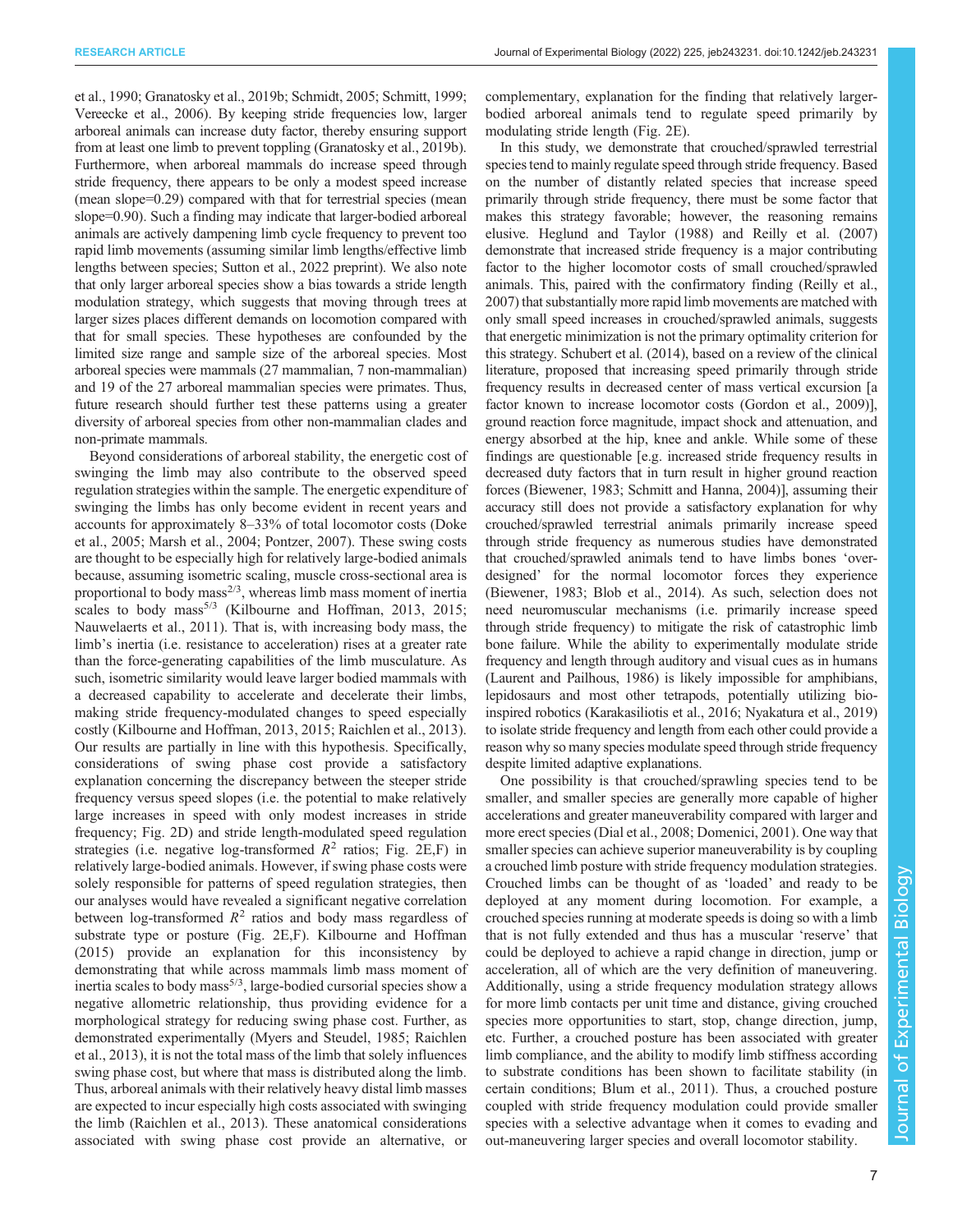#### <span id="page-7-0"></span>Conclusion

Despite certain limitations in study design (e.g. unequal taxonomic sampling, inconsistent experimental protocols between studies, and resampling data from figures), our analyses support a number of conclusions. First, consistent with [Reilly et al. \(2007\),](#page-8-0) the slope of speed on frequency is much lower in small crouched animals compared with that in large-bodied erect species. However, these data refute [Reilly and colleagues](#page-8-0)' (2007) prediction that animals of all sizes increase stride length similarly as they move faster. Instead, we demonstrate that for a small-bodied species, small changes in stride length can result in relatively rapid speed increases. Despite this potentially advantageous method for increasing speed, crouched/ sprawled terrestrial animals primarily increase speed through stride frequency. An adaptive reason for this strategy remains elusive, but could be grounded in greater locomotor maneuverability. Future experimental studies potentially utilizing bio-inspired robotics [\(Karakasiliotis et al., 2016; Nyakatura et al., 2019\)](#page-8-0) could test this hypothesis. Finally, regulating speed through stride length is closely tied to larger animals that move on arboreal substrates with relatively extended limbs. By predominantly using stride length to increase locomotor speed, arboreal animals can maintain lower stride frequencies, which might reduce adverse branch oscillations during travel (Demes et al., 1990; Granatosky et al., 2019b; [Schmitt, 1999](#page-8-0); [Vereecke et al., 2006](#page-8-0)) or reduce potentially high locomotor costs associated with swinging the limb. Furthermore, when arboreal animals do increase speed through stride frequency, there appears to be only a modest speed increase compared with that for terrestrial species. This finding may indicate that arboreal animals are actively dampening limb cycle frequency to prevent too rapid limb movements, but future work is required to verify such a hypothesis. Finally, the weak influence of phylogenetic relationships we observed across analyses suggests that the observed influences of posture, habitat and body size on speed modulation are molded more by contemporaneous selective forces and less by historical factors.

#### Acknowledgements

We thank Journal of Experimental Biology for creating this Special Issue. While no new animal data were collected for purposes of this study, we thank all those who helped with animal care and use in the original studies. Without their help, we would not have been able to complete this research. We thank Drs Molnar, Thompson and Kurtzer for helpful discussion in the early stages of manuscript development and Daniel Arifakis and Tyler Wilson for early help with data compilation. Further, we thank Dr Jesse W. Young and a second anonymous reviewer for their comments on the manuscript during the review process. Their thoughts greatly improved the quality of this work.

#### Competing interests

The authors declare no competing or financial interests.

#### Author contributions

Conceptualization: M.C.G., E.C.M.; Methodology: M.C.G., E.C.M.; Formal analysis: M.C.G., E.C.M.; Investigation: M.C.G., E.C.M.; Data curation: M.C.G.; Writing original draft: M.C.G.; Writing - review & editing: M.C.G., E.C.M.; Supervision: M.C.G.; Funding acquisition: M.C.G.

#### Funding

This manuscript was supported by internal funding from the Center for Biomedical Innovation, New York Institute of Technology College of Osteopathic Medicine.

#### Data availability

Data and R-scripts are available from figshare: [https://figshare.com/s/](https://figshare.com/s/8467b193f5e8db1b76e6) [8467b193f5e8db1b76e6](https://figshare.com/s/8467b193f5e8db1b76e6)

#### References

Biewener, A. A. [\(1983\). Allometry of quadrupedal locomotion: the scaling of duty](https://doi.org/10.1242/jeb.105.1.147) [factor, bone curvature and limb orientation to body size.](https://doi.org/10.1242/jeb.105.1.147) J. Exp. Biol. 105, 147-171. [doi:10.1242/jeb.105.1.147](https://doi.org/10.1242/jeb.105.1.147)

- [Blob, R. W., Espinoza, N. R., Butcher, M. T., Lee, A. H., D](https://doi.org/10.1093/icb/icu032)'Amico, A. R., Baig, F. and Sheffield, K. M. [\(2014\). Diversity of limb-bone safety factors for locomotion in](https://doi.org/10.1093/icb/icu032) [terrestrial vertebrates: evolution and mixed chains.](https://doi.org/10.1093/icb/icu032) Integr. Comp. Biol. 54, [1058-1071. doi:10.1093/icb/icu032](https://doi.org/10.1093/icb/icu032)
- [Blum, Y., Birn-Jeffery, A., Daley, M. A. and Seyfarth, A.](https://doi.org/10.1016/j.jtbi.2011.04.029) (2011). Does a crouched [leg posture enhance running stability and robustness?](https://doi.org/10.1016/j.jtbi.2011.04.029) J. Theor. Biol. 281, 97-106. [doi:10.1016/j.jtbi.2011.04.029](https://doi.org/10.1016/j.jtbi.2011.04.029)
- Bryce, C. M. and Williams, T. M. [\(2017\). Comparative locomotor costs of domestic](https://doi.org/10.1242/jeb.144188) [dogs reveal energetic economy of wolf-like breeds.](https://doi.org/10.1242/jeb.144188) J. Exp. Biol. 220, 312-321. [doi:10.1242/jeb.144188](https://doi.org/10.1242/jeb.144188)
- [Buchwitz, M., Jansen, M., Renaudie, J., Marchetti, L. and Voigt, S.](https://doi.org/10.3389/fevo.2021.674779) (2021). [Evolutionary change in locomotion close to the origin of amniotes inferred from](https://doi.org/10.3389/fevo.2021.674779) [trackway data in an ancestral state reconstruction approach.](https://doi.org/10.3389/fevo.2021.674779) Front. Ecol. Evol. 9. [doi:10.3389/fevo.2021.674779](https://doi.org/10.3389/fevo.2021.674779)
- Clemente, C. J., Withers, P. C., Thompson, G. G. and Lloyd, D. (2013). Lizard tricks: overcoming conflicting requirements of speed versus climbing ability by altering biomechanics of the lizard stride. J. Exp. Biol. 216, 3854-3862.
- [Cuff, A. R., Daley, M. A., Michel, K. B., Allen, V. R., Lamas, L. P., Adami, C.,](https://doi.org/10.1002/jmor.20973) [Monticelli, P., Pelligand, L. and Hutchinson, J. R.](https://doi.org/10.1002/jmor.20973) (2019). Relating [neuromuscular control to functional anatomy of limb muscles in extant](https://doi.org/10.1002/jmor.20973) archosaurs. J. Morphol. 280[, 666-680. doi:10.1002/jmor.20973](https://doi.org/10.1002/jmor.20973)
- del Hoyo, J., Elliott, A., Sargatal, J. and Christie, D. A. eds. (2010). Handbook of the Birds of the World. Barcelona, Spain: Lynx Edicions.
- Demes, B., Jungers, W. L. and Nieschalk, U. (1990). Size-and speed-related aspects of quadrupedal walking in slender and slow lorises. In Gravity, posture and locomotion in primates (ed. F. K. Jouffroy, M. H. Stack and C. Niemetz), pp. 175-197. Florence: Il Sedicesimo.
- [Dial, K. P., Greene, E. and Irschick, D. J.](https://doi.org/10.1016/j.tree.2008.03.005) (2008). Allometry of behavior. Trends Ecol. Evol. 23[, 394-401. doi:10.1016/j.tree.2008.03.005](https://doi.org/10.1016/j.tree.2008.03.005)
- [Doke, J., Donelan, J. M. and Kuo, A. D.](https://doi.org/10.1242/jeb.01408) (2005). Mechanics and energetics of swinging the human leg. J. Exp. Biol. 208[, 439-445. doi:10.1242/jeb.01408](https://doi.org/10.1242/jeb.01408)
- Domenici, P. [\(2001\). The scaling of locomotor performance in predator](https://doi.org/10.1016/S1095-6433(01)00465-2)–prey encounters: from fish to killer whales. [Comp. Biochem. Physiol. A Mol. Integr.](https://doi.org/10.1016/S1095-6433(01)00465-2) Physiol. 131[, 169-182. doi:10.1016/S1095-6433\(01\)00465-2](https://doi.org/10.1016/S1095-6433(01)00465-2)
- [Flower, A., McKenna, J. W. and Upreti, G.](https://doi.org/10.1177/0145445515616105) (2016). Validity and Reliability of [GraphClick and DataThief III for Data Extraction.](https://doi.org/10.1177/0145445515616105) Behav. Modif. 40, 396-413. [doi:10.1177/0145445515616105](https://doi.org/10.1177/0145445515616105)
- [Garland, T., Harvey, P. H. and Ives, A. R.](https://doi.org/10.1093/sysbio/41.1.18) (1992). Procedures for the analysis of [comparative data using phylogenetically independent contrasts.](https://doi.org/10.1093/sysbio/41.1.18) Syst. Biol. 41, [18-32. doi:10.1093/sysbio/41.1.18](https://doi.org/10.1093/sysbio/41.1.18)
- [Gordon, K. E., Ferris, D. P. and Kuo, A. D.](https://doi.org/10.1016/j.apmr.2008.07.014) (2009). Metabolic and mechanical [energy costs of reducing vertical center of mass movement during gait.](https://doi.org/10.1016/j.apmr.2008.07.014) Arch. Phys. Med. Rehabil. 90[, 136-144. doi:10.1016/j.apmr.2008.07.014](https://doi.org/10.1016/j.apmr.2008.07.014)
- [Goslow, G. E., Dial, K. P. and Jenkins , , Jr, F. A.](https://doi.org/10.1093/icb/29.1.287) (1989). The avian shoulder: an experimental approach. Am. Zool. 29[, 287-301. doi:10.1093/icb/29.1.287](https://doi.org/10.1093/icb/29.1.287)
- Granatosky, M. C. [\(2020\). Testing the propulsive role of m. peroneus longus during](https://doi.org/10.1002/jez.2361) [quadrupedal walking in Varanus exanthematicus.](https://doi.org/10.1002/jez.2361) J. Exp. Zool. A Ecol. Integr. Physiol. 333[, 325-332. doi:10.1002/jez.2361](https://doi.org/10.1002/jez.2361)
- [Granatosky, M. C., McElroy, E. J., Laird, M. F., Iriarte-Diaz, J., Reilly, S. M.,](https://doi.org/10.1242/jeb.200451) Taylor, A. B. and Ross, C. F. [\(2019a\). Joint angular excursions during cyclical](https://doi.org/10.1242/jeb.200451) [behaviors differ between tetrapod feeding and locomotor systems.](https://doi.org/10.1242/jeb.200451) J. Exp. Biol. 222[, jeb200451. doi:10.1242/jeb.200451](https://doi.org/10.1242/jeb.200451)
- [Granatosky, M. C., Schmitt, D. and Hanna, J.](https://doi.org/10.1242/jeb.185702) (2019b). Comparison of [spatiotemporal gait characteristics between vertical climbing and horizontal](https://doi.org/10.1242/jeb.185702) walking in primates. J. Exp. Biol. 222[, jeb185702. doi:10.1242/jeb.185702](https://doi.org/10.1242/jeb.185702)
- [Granatosky, M. C., Amanat, S., Panyutina, A. A. and Youlatos, D.](https://doi.org/10.1002/jez.2462) (2021). Gait [mechanics of a blind echolocating rodent: Implications for the locomotion of small](https://doi.org/10.1002/jez.2462) arboreal mammals and proto-bats. [J. Exp. Zool. A Ecol. Integr. Physiol.](https://doi.org/10.1002/jez.2462) 335, [436-453. doi:10.1002/jez.2462](https://doi.org/10.1002/jez.2462)
- [Harmon, L. J., Weir, J. T., Brock, C. D., Glor, R. E. and Challenger, W.](https://doi.org/10.1093/bioinformatics/btm538) (2007). [GEIGER: investigating evolutionary radiations.](https://doi.org/10.1093/bioinformatics/btm538) Bioinformatics 24, 129-131. [doi:10.1093/bioinformatics/btm538](https://doi.org/10.1093/bioinformatics/btm538)
- [Hedges, S. B., Marin, J., Suleski, M., Paymer, M. and Kumar, S.](https://doi.org/10.1093/molbev/msv037) (2015). Tree of [life reveals clock-like speciation and diversification.](https://doi.org/10.1093/molbev/msv037) Mol. Biol. Evol. 32, 835-845. [doi:10.1093/molbev/msv037](https://doi.org/10.1093/molbev/msv037)
- [Heglund, N. C. and Cavagna, G. A.](https://doi.org/10.1152/ajpcell.1987.253.1.C22) (1987). Mechanical work, oxygen [consumption, and efficiency in isolated frog and rat muscle.](https://doi.org/10.1152/ajpcell.1987.253.1.C22) Am. J. Physiol. Cell Physiol. 253[, C22-C29. doi:10.1152/ajpcell.1987.253.1.C22](https://doi.org/10.1152/ajpcell.1987.253.1.C22)
- Heglund, N. C. and Taylor, C. R. [\(1988\). Speed, stride frequency and energy cost](https://doi.org/10.1242/jeb.138.1.301) [per stride: how do they change with body size and gait?](https://doi.org/10.1242/jeb.138.1.301) J. Exp. Biol. 138, 301-318. [doi:10.1242/jeb.138.1.301](https://doi.org/10.1242/jeb.138.1.301)
- [Herbin, M., Gasc, J.-P. and Renous, S.](https://doi.org/10.1007/s00359-004-0545-0) (2004). Symmetrical and asymmetrical [gaits in the mouse: patterns to increase velocity.](https://doi.org/10.1007/s00359-004-0545-0) J. Comp. Physiol. A 190, [895-906. doi:10.1007/s00359-004-0545-0](https://doi.org/10.1007/s00359-004-0545-0)
- Hooper, S. L. [\(2012\). Body size and the neural control of movement.](https://doi.org/10.1016/j.cub.2012.02.048) Curr. Biol. 22, [R318-R322. doi:10.1016/j.cub.2012.02.048](https://doi.org/10.1016/j.cub.2012.02.048)
- Horner, A. M., Hanna, J. B. and Biknevicius, A. R. (2016). Crouching to fit in: the energetic cost of locomotion in tunnels. J. Exp. Biol. 219, 3420-3427.
- [Hudson, P. E., Corr, S. A. and Wilson, A. M.](https://doi.org/10.1242/jeb.066720) (2012). High speed galloping in the cheetah (Acinonyx jubatus[\) and the racing greyhound \(](https://doi.org/10.1242/jeb.066720)Canis familiaris): spatio-